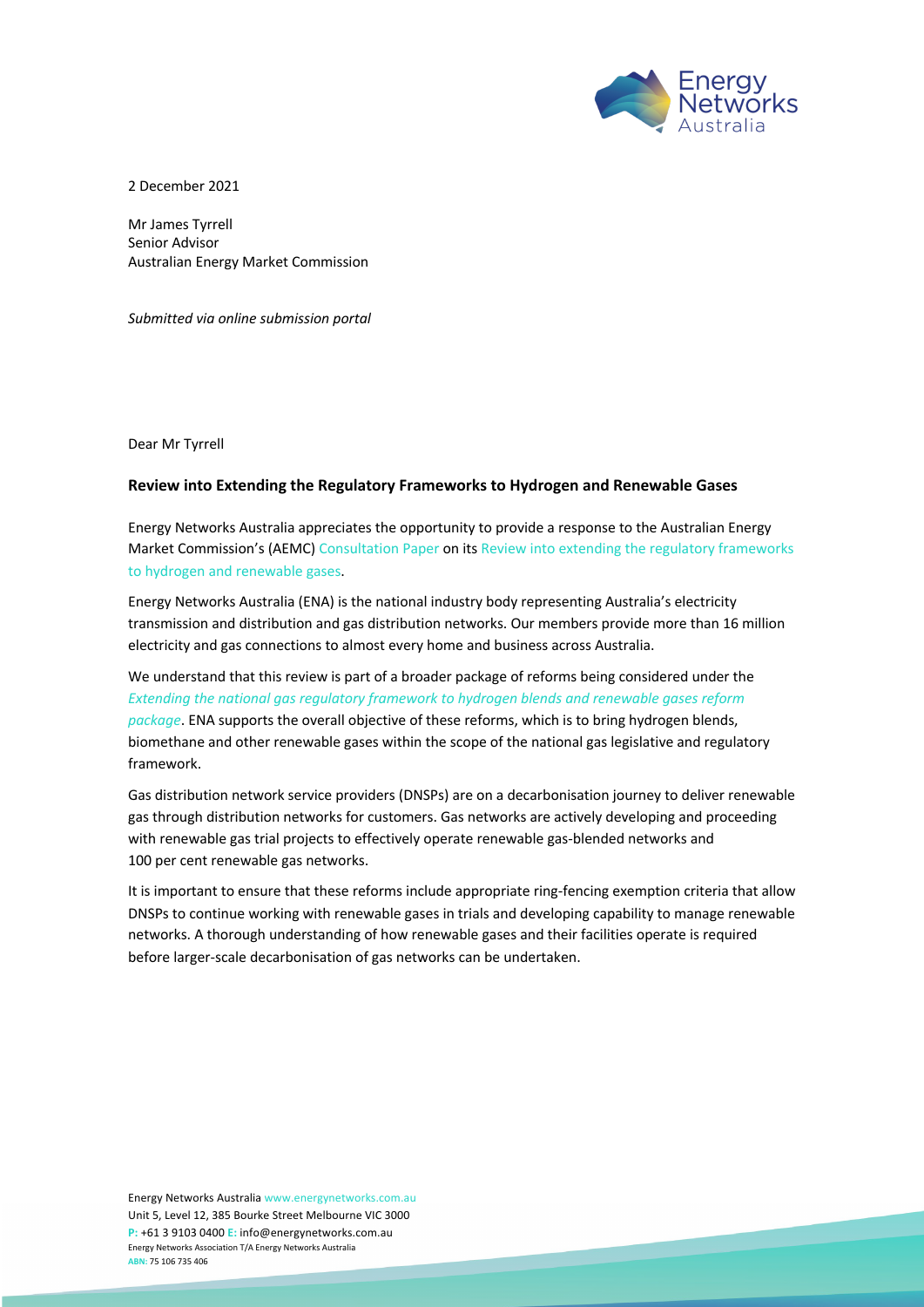

## ENA supports the review

Energy Ministers have agreed that the national gas regulatory framework, including amendments to relevant legislation and rules, should be progressed to allow biomethane, hydrogen blends and other renewable gas blends within its scope.<sup>1</sup> Energy Ministers are planning to introduce three new terms into the National Gas Law (NGL)<sup>2</sup>, including:

- » **Constituent gas**, defined as *gases (other than natural gas) that are not themselves authorised for supply to end users but are used to create a natural gas equivalent or other blend subject to the NGL,*
- » **Natural gas equivalents**, defined as *a gas (such as biogas) or blend of gases (such as a low level natural gas-hydrogen blend) supplied to consumers by pipeline and that is suitable for use as natural gas – that is, it is safe for use in natural gas appliances*, and
- » **Other gas products**, defined as *gas or gas blends supplied to consumers by pipeline other than natural gas or natural gas equivalents.*

ENA understands that the purpose of this review is to ensure that the National Gas Rules (NGR) and National Energy Retail Rules (NERR) are fit for purpose to facilitate natural gas equivalents being supplied through natural gas pipelines. ENA supports the purpose of the review, and notes that we also support ensuring the NGR and NERR appropriately cover constituent gases. ENA notes that other gas products are out of scope for this review.

Ensuring the NGR and NERR are fit for purpose will allow DNSPs to continue to develop innovative renewable gas projects, typically involving constituent gases and natural gas equivalents, and build their capability to work with renewable gases in gas networks.

In our submission below we provide feedback on the AEMC's proposed changes to the NGR and NERR to ensure implementation of a fit-for-purpose regulatory framework that supports the development of renewable gas trial projects.

## Early application of ring-fencing must be fit for purpose and with appropriate exemptions

Many jurisdictions have mandated net-zero targets by 2050 and through *Gas Vision 2050*, gas DNSPs are working to decarbonise their networks. For example, customer consultation led by the Australian Gas Infrastructure Group (AGIG) to support the development of its 2021-26 SA Access Arrangement showed that 87 per cent of customers considered it very important or extremely important that AGIG consider ways to lower carbon emissions.

To make renewable gas options a reality for customers, DNSPs need to develop and deliver trial renewable gas projects to build the capabilities necessary to effectively operate renewable gas-blended networks and 100 per cent renewable gas networks. Reducing barriers to trialling renewable gas projects is in the long-term interests of customers because renewable gas trial projects will pave the way for

<sup>1</sup> The Hon Angus Taylor MP, *Energy National Cabinet Reform Committee* (August 2021)

<sup>2</sup> Senior Energy Officials, *Extending the national gas regulatory framework to hydrogen blends & renewable gases Consultation Paper* (October 2021)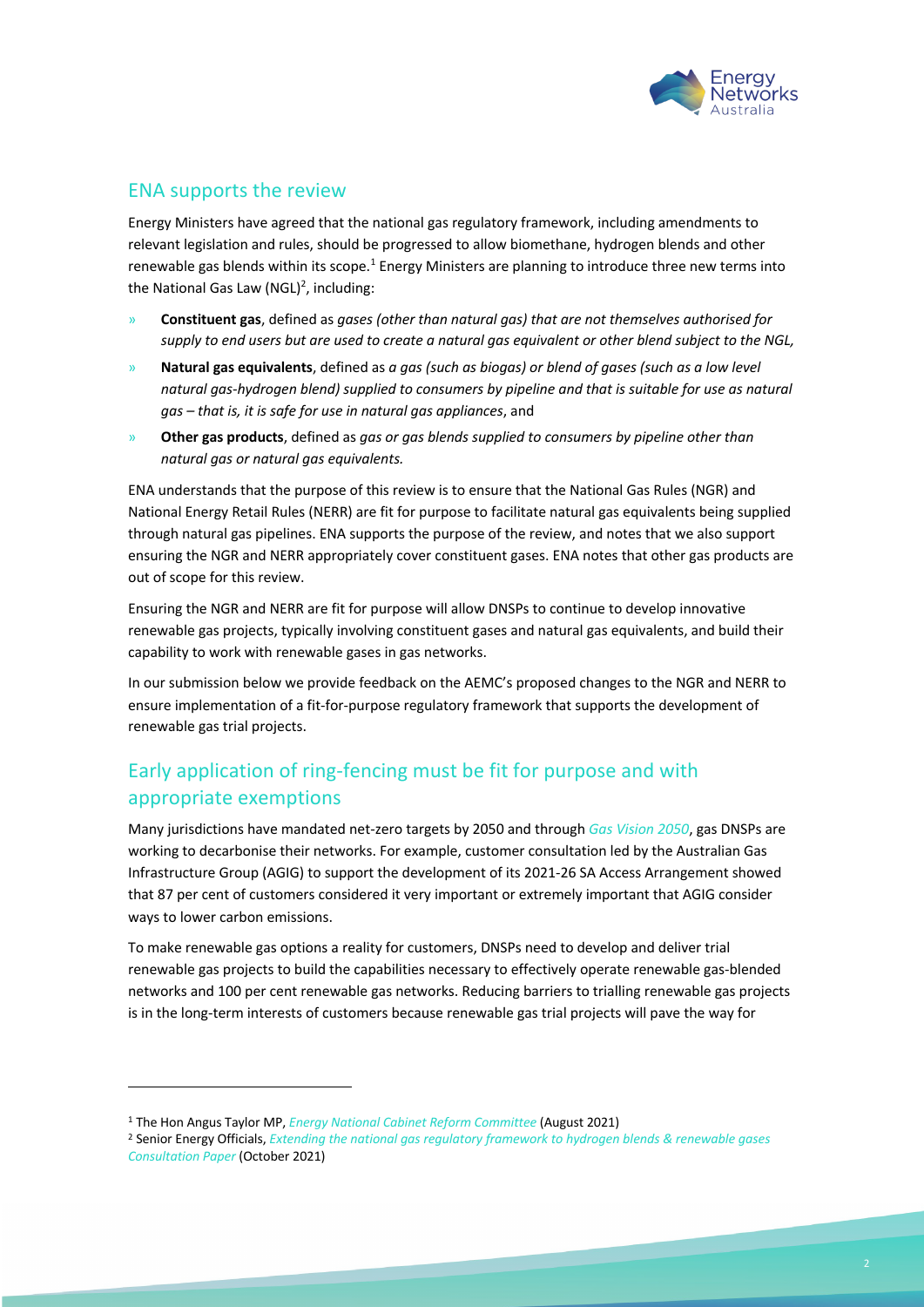

further decarbonisation of gas networks. ENA therefore supports measures to reduce barriers to investing in renewable gas projects.

The AEMC's Consultation Paper outlines that the NGR currently provides for an exemption from ring fencing to be obtained if the regulator is satisfied that each of the following criteria are met<sup>3</sup>:

- 1. either the pipeline is not a significant part of the pipeline system for any participating jurisdiction, or the service provider does not have a significant interest in the pipeline and does not actively participate in pipeline management or operation
- 2. the cost of compliance would outweigh the public benefit resulting from compliance
- 3. the service provider has, by arrangement with the regulator, established internal controls within the business that substantially replicate the effect achieved if a related business were divested to a separate entity and dealings subject to the controls applicable to associate contracts.

For renewable gas trial projects to produce renewable gas, production facilities would need to be either:

- » owned and operated by an associate business rather than a DNSP, or
- » owned and operated by a DNSP after being granted a ring-fencing exemption under the NGR.

If an associate business owns and operates the production facilities, this may limit the learnings available to DNSPs that they could implement across their networks in the future.

ENA believes it is in customers' interests if DNSPs are able to actively undertake and learn from trial renewable gas projects involving constituent gases and natural gas equivalents. Learning from trial renewable gas projects is one of the main reasons DNSPs are undertaking trial projects.

However, ENA is concerned that DNSPs may be unable to seek exemptions under the above NGR criteria because they may not satisfy criteria 1. Without the ability to seek exemptions, DNSPs would be unable to own and operate trial renewable gas production facilities and may be unable to own and operate blending facilities.

Given this, ENA believes it would be preferable to include an automatic exemption in Part 6 of the NGR that covers trial-scale projects. For example, such an exemption could be based on volume limits on production and blending. This approach is appropriate because DNSPs would be able to learn from renewable gas trial projects and develop capability with managing increasingly renewable networks.

ENA also supports exploring the potential of giving the AER a specific role in granting individual exemptions that might not be limited to trial projects. This role would add appropriate flexibility to the regulatory framework as renewable gas technologies and markets develop, and would require further consultation to develop.

## ENA supports fit for purpose reporting and transparency arrangements

ENA believes it is appropriate to delay the extension of reporting and transparency arrangements to the facilities and activities involved in the supply of constituent gases. These requirements are likely to be disproportionate to the current small volumes of constituent gas production in the early stages of technological and market development. It would likely be more fit for purpose to introduce reporting and

<sup>3</sup> AEMC, *Review into Extending the Regulatory Frameworks to Hydrogen and Renewable Gases Consultation Paper* (October 2021), p. 14.